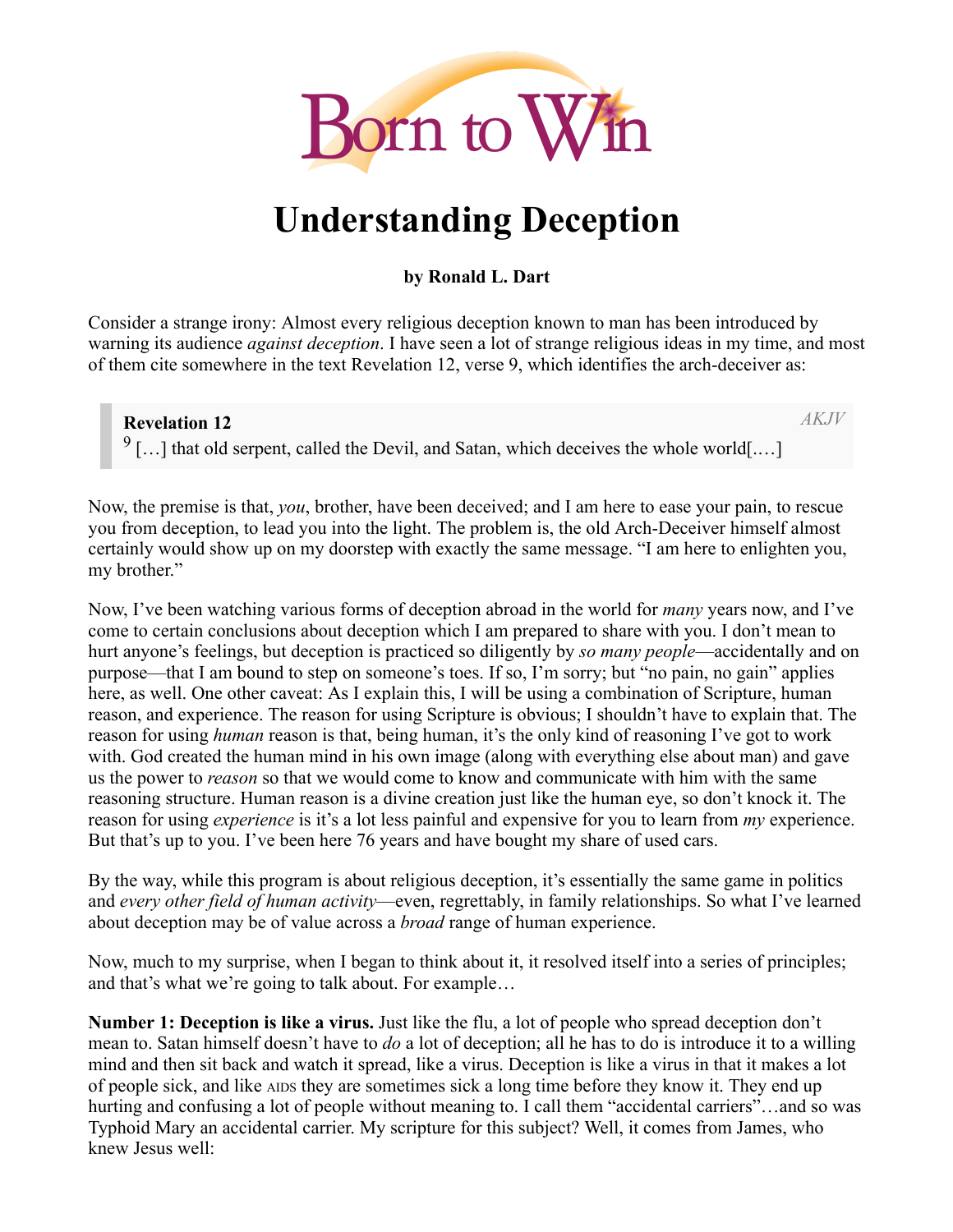#### **James 3**

<sup>1</sup> Not many of you should presume to be teachers, my brothers, because you know that we who teach will be judged more strictly.

 $2$  We all stumble in many ways. If anyone is never at fault in what he says, he is a perfect man, able to keep his whole body in check.

So really, be *careful* about spreading your knowledge around until it has been tested. *You* might be a carrier. Here's how you can practice this: When you get any email with astounding information in it (especially with the little three letters FWD, which means "forward", in front of it) just delete it. If you absolutely have to consider…it's so exciting, so thrilling, you *have to* send it on to somebody, crosscheck it. The way you do this (it's easy, it's like falling off a log), you take a phrase—in quotes, a fairly meaningful phrase—from the email and then you paste it up in your search engine with quotes around it. Then you take a quick look at the references that come up. It won't take long; and it will save your friends some time, unnecessary worry, and will keep you from being an innocent carrier of deception. Because the odds are you're going to find two or three websites up there telling you that this thing that you just got that's so exciting is a *fraud*. And you probably already know this. And if you don't know how to do it, well, just rent a kid from one of your neighbors. The kids all know all this stuff, and they know *precisely* how to deal with it. But one of the biggest and best examples of the viral effect of deception is mailing stuff around as though it were true when *you haven't checked it out*. Just delete it.

**Number 2: Deception is confusing.** Now, when you think about this for a minute, you know it has to be; because *clarity* and *simplicity* are the mortal enemies of deception. You may want to write that down: Clarity and simplicity are the mortal enemies of deception. So deception likes complicated arguments; and in religion long, convoluted doctrinal papers. One fellow gave me a book he'd written to explain this doctrinal nuance, which didn't amount to…something that could have been covered in two pages. He had written a book the size of the Tyler telephone directory.

Now, experience says that the more pages it takes to explain an idea, the more likely it is to be wrong. Direct proportion—the length of the paper, the more likely it's in error and full of... well, never mind. This level of experience has been around since the 1300s, when a man named William of Ockham opined that, when all has been weighed, the simplest solution is usually the correct one. It's called Occam's Razor (I suppose because it cuts things down to the bone). What's my scripture on this one? Well, it was Paul, writing to the Corinthians—his second letter to these obstreperous people. He said:

## **2 Corinthians 11**

*AKJV*

 $3$  But I fear, lest by any means, as the serpent beguiled Eve through his subtlety, so your minds should be corrupted from the simplicity that is in Christ.

Easy, isn't it? I bet you could have thought of that one yourself. But the *subtlety*, the *slipperiness*, the *confusion* of things…this is important to anyone practicing deception.

**Number 3: Deception is a swindler.** It's an old axiom: "You can't cheat an honest man." For the swindle to work, it has to appeal to some desire you have that you probably shouldn't have. A man, for example, who wants a divorce (so he can take off with his young, new cutie he's found) is a sitting duck for a long, involved explanation of why it is okay to walk away from his wife, his children, and his responsibilities, and he doesn't have to stay there because of some religious idea about divorce and remarriage. In religion, he will quickly accept a paper on divorce and remarriage that makes it okay. Not only that, he will then become a *missionary* for the new idea; he'll become a *carrier*. This is how *a lot* of people become carriers. They feel the need to justify a life decision, and the more people they convince the more secure they are in their belief and their decision. But you should know this about carriers: the longer and louder they preach their pet idea, the more *insecure* they are about it. Keep it in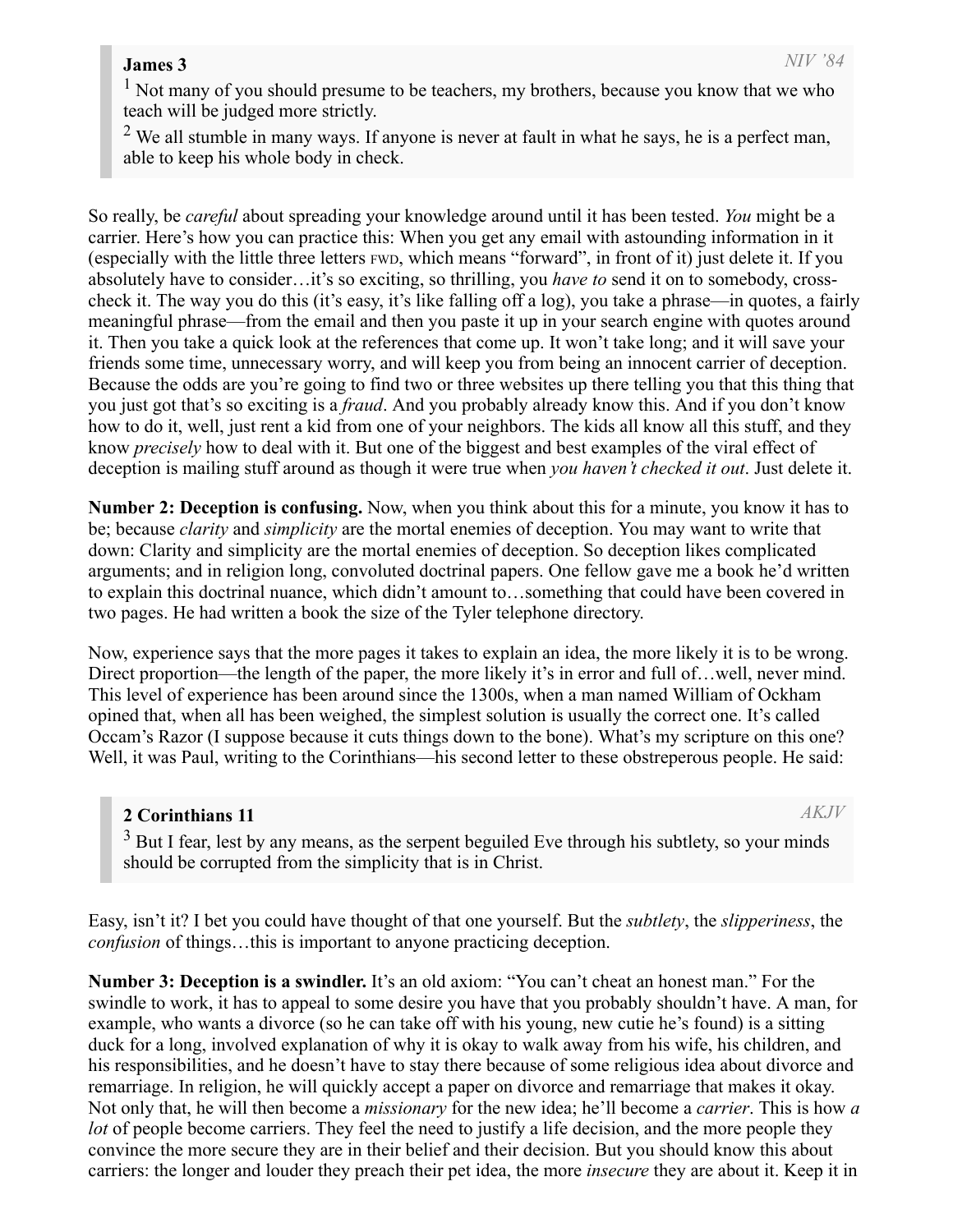mind: Deception has to be maintained; otherwise it will dissolve into painful truth. You run into people who are *pathological* in their advocacy of this special doctrine or idea. Truth is, they are people who are deathly afraid they might be wrong. They don't want to hear any other argument. They're fighting so hard for this. They're fighting every reason in the world to justify what it is they're doing. And all the time they're deceiving themselves first.

**Number 4: Deception goes around in circles.** Now, it *has to*, because one of the objects of deception is to *prevent progress*. If you make progress, even in the wrong direction, you will wake up some day and realize, "Hey, I didn't want to go here." And at that point the deception is defeated; because you can repent and go where you were supposed to go in the first place, right? So if you're making probably you're better off making progress in the wrong direction than you are going around in circles. Now, that's why so many theological arguments plow the same ground over and over again; it is *busywork* like digging a hole and filling it up again. Don't you have *better* things to do? Well, deception thinks *this* is better .

**Number 5: Deception fights for survival.** It will do whatever it has to do to keep from being defeated. Now, this is one of the more important things you need to understand. It will manufacture sources, it will spin truth so it appears to be falsehood, it will selectively include and then delete information, it will lie. *It has to*; because once found out, it's dead. Probably the clearest example of this behavior where you can actually see it night by night and just evaluate it and watch—the clearest example of this behavior is in politics. It's demonstrated every night by talking heads on TV. They call it "spin". I call it deception. Better yet, call it a *lie*. You have…God gave you an internal lie detector. Tune it up, pay attention, call deception what it is. Call a lie what it is: a lie. You will feel better almost immediately, and the clouds will clear and understanding will return. Deception is going to try to stay alive; in spite of this, it's a battle.

**Number 6: Deception is fond of unprovable assertions.** Now, this should go without saying; because if you can prove it the deception is over. Suppose, for example, a person wants to undermine the credibility of an opponent. Deception can spread the rumor that this man is a practicing Mason (assuming that the audience cares about that). Now, if a man is a Mason, he could easily prove it. He could say, "Here's the paperwork. I'm a Mason." How do you prove you're *not* one? That's quite a trick. How can you prove you're not a Mason. Deception *loves* this kind of allegation. It's the meat and potatoes of every conspiracy theory. Closely allied to this is asking unanswerable questions and creating suspicion that all is not as it seems to be. Conspiracy theorists are not fond of facts. They prefer questions and *unprovable* assertions. That's something you need to listen carefully for when people are talking: Where are the facts? How would you go about proving what he just said, or is he asking you to prove a negative like, "He's a Mason!" How do you prove he's not?

**Number 7: Deception imputes motives.** Deception is fond of the *ad hominem* attack and will *actively* discredit *anyone* who has the nerve to point out that the king isn't wearing any clothes (the old adage). It actually really doesn't matter if a man is a Jesuit spy involving himself in some Christian organization *if his research checks out*. Search the Scriptures daily to see if these things are so. This is the example from the Bible **[Acts 17:11]** Just because a theologian is a Protestant, a Catholic, or wears *pink underwear* does not mean his *research* is flawed. You've got to look at it, read it carefully, check the footnotes, look them up, and then you'll know. You won't know it because somebody *says*, "Oh, well he's just a Jesuit." My scripture on this one comes from Jesus himself; it's Matthew 7, verse 15. He said:

#### **Matthew 7**

*AKJV*

<sup>15</sup> Beware of false prophets, which come to you in sheep's clothing, but inwardly they are ravening wolves.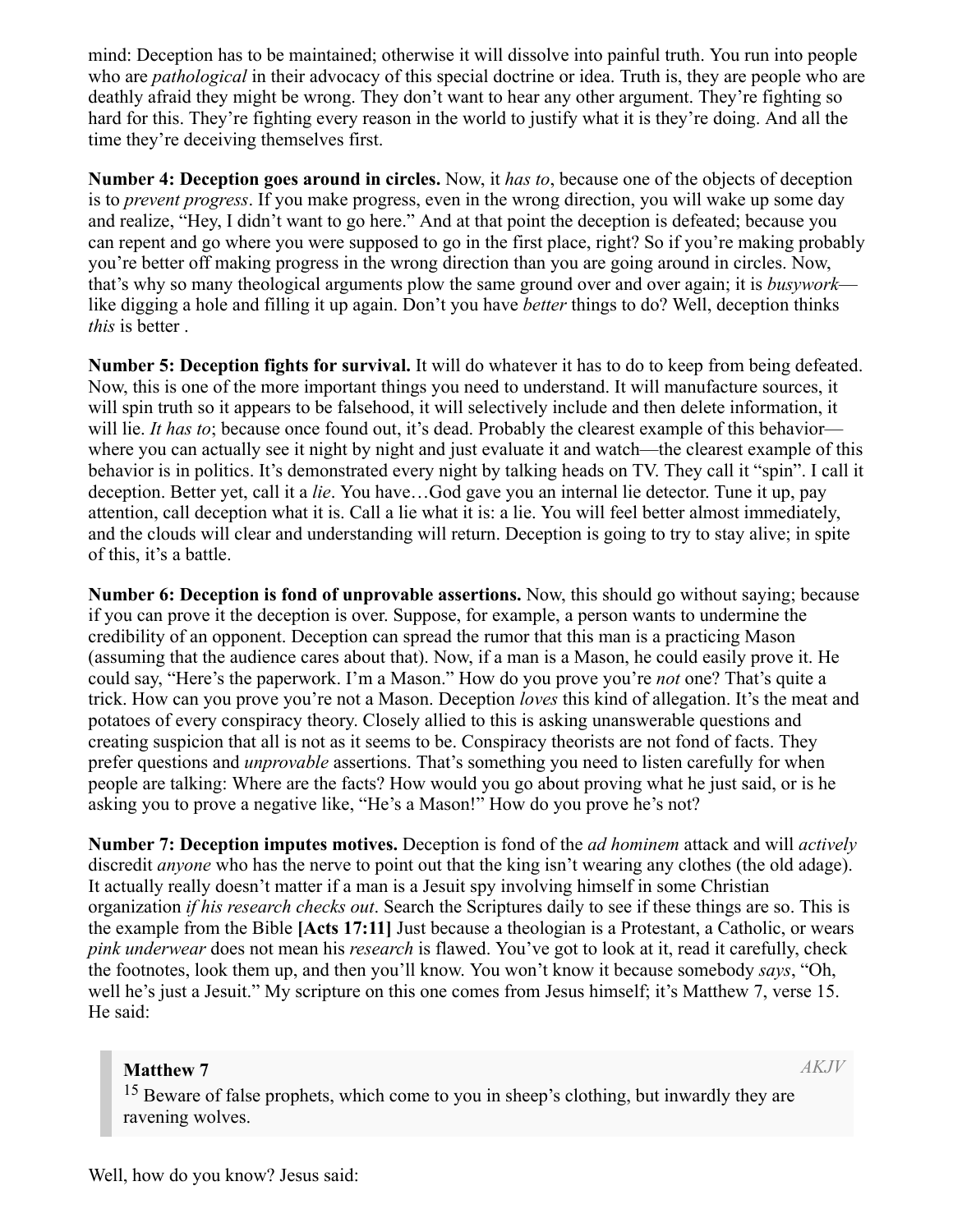<sup>16</sup> You shall know them by their fruits. Do men gather grapes of thorns, or figs of thistles?

<sup>17</sup> Even so every good tree brings forth good fruit; but a corrupt tree brings forth evil fruit.

"Well, how can you tell the difference?", I've heard people ask. Well, you know, Jesus is assuming you've got some brains. He's assuming he can't have to tell you *everything*. He said:

# **Matthew 7**

*AKJV*

- <sup>18</sup> A good tree cannot bring forth evil fruit, neither can a corrupt tree bring forth good fruit.
- <sup>19</sup> Every tree that brings not forth good fruit is hewn down, and cast into the fire.
- $20$  Why by their fruits you shall know them.

So realize that whenever these people come along imputing motives to other people and saying, "Well he's this or that", let's talk about the person's *fruits*, not what somebody says that can't be proved.

**Number 8: Deception projects its image onto others.** Whenever someone accuses someone or something of deception, the chances are they themselves are deceivers—accidental or intentional. (It takes one to know one.) Now, I'm not going to tell you who the deceivers are; you've got to learn to spot them for yourself. And, yes, I realize that applies to me. Perhaps you've noticed I am not naming names. It is *deception* I am accusing, not people. And you should listen to what I have to say and evaluate it on the same basis of putting the rest of this stuff out. Okay?

**Number 9: In religion, deception loves to quote Scripture.** Now, any deceiver who cannot find some scriptures that say what he wants them to say isn't worth his salt. The more Scripture the better! When I see a long list of scriptures in an argument…people send me doctrinal papers all the time; and I've seen them make a statement, then they'll list about fifteen scriptures after it. I *ignore* it. To me, that's a sign of someone who has *nothing to say*. Don't tell me to look in the Bible; I look in the Bible *all the time*. I look in there every day of my life. People who take proof texts out of context and string them together to make their point are *immediate* suspects. I prefer to read my Bible *in the leather*, as I say—in context —and I suggest you do the same…a lot.

**Number 10: Deception is condescending.** Any time you're talking to somebody who makes you feel *inferior*—in spirituality or attitude or holiness or practice—you are probably, almost certainly, talking to a deceiver; not a first-line deceiver, though, a carrier—one who has been deceived, who thinks he knows more than he does, and sets out to spread the virus. A first-line deceiver is too smooth to be condescending; he wants you to feel *good* about yourself. A first-line deceiver is often a flatterer. Only the second-string carrier is condescending. It is a dead giveaway when they tell you that *you* are deceived. You could say, "Well, I may be; but not by you."

**Number 11: Deception loves to preach and pontificate.** Deception is very fond of soapboxes. This is also typical of the carrier —not the first-line deceiver; the first-line deceiver is more subtle. He lets his carriers do the preaching. I once encountered an atheist on a soapbox on Hyde Park Corner in London; and I listened to him for a little while and I began to realize: What in the world is he doing up here? Why is he wasting his time like this? If he doesn't believe in God, why is he spending so much time *talking about him*? Anyway…

**Number 12: Deception is common. It is not rare.** It is not "somewhere else"; you run into it *every day*. Entertain yourself by watching for it. This is one of the keys to the whole thing: you've got to start *watching* for deception. Out buying a used car? Watch for it. Hang labels on it for easy identification. Deception *hates* labels because they indicate it has been *found out*. Now don't label people; just label deception.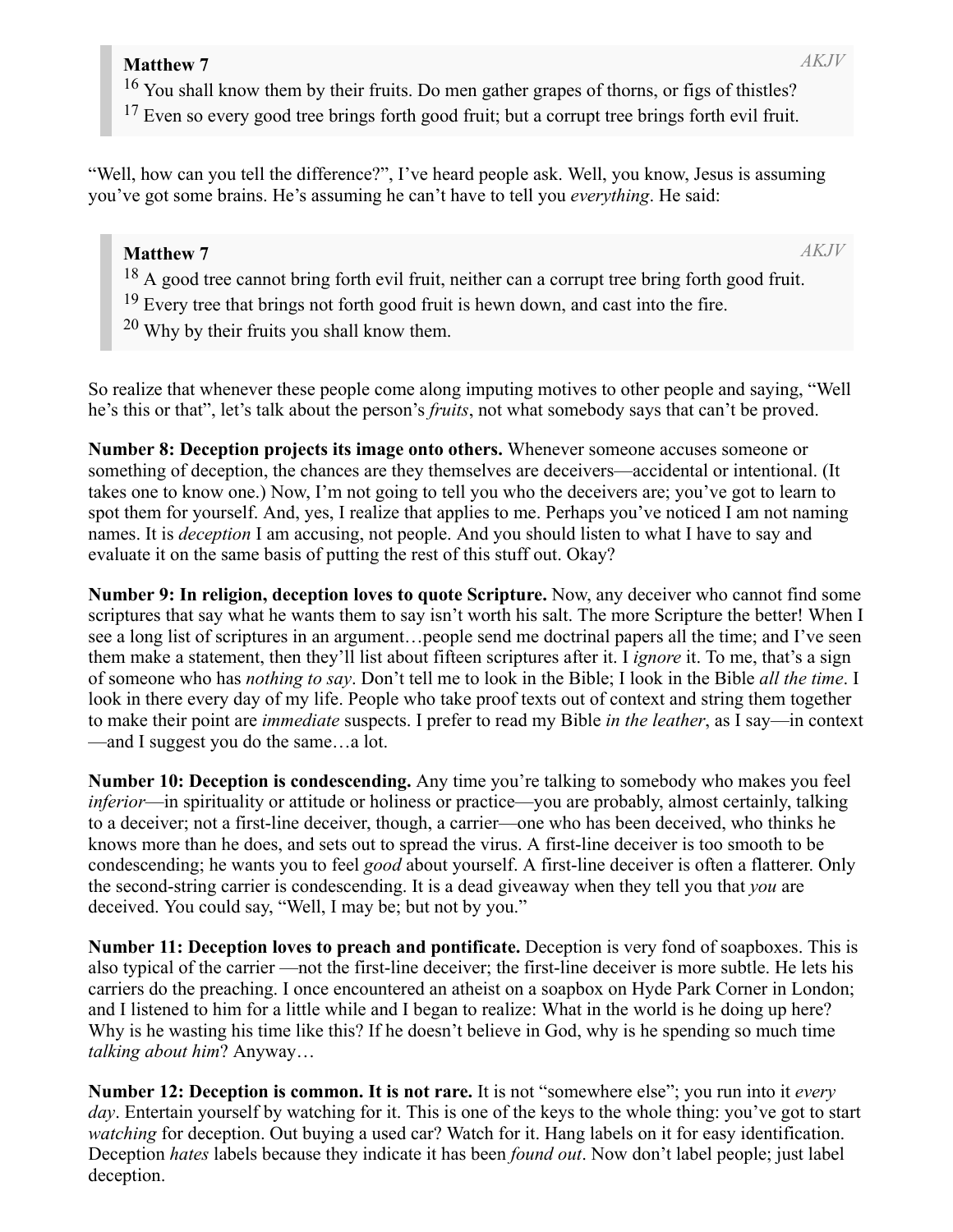I was thrilled when I discovered something and I named it "Radical Anti-Paganism". (I shortened it up to RAP.) Someone was critical because they thought I was labeling people when I did that. Not so. I was naming an *-ism*. Radical Anti-Paganism (RAP) is roughly a belief that anything pagans ever did is wrong. So you can say, if that's pagan…well, you can condemn somebody by it. I don't want to know that. For all I know, the pagans *invented breakfast*; and I'm not ready to give that up.

**Number 13: With the possible exception of the Arch-Deceiver, all deceivers deceive themselves first;** and, being deceived, they don't *know* they are deceived. They are *sincere*. And that, too, makes sense. When you catch yourself acknowledging that a man is sincere, you are probably thinking he's sincerely wrong. With sincerity and a dollar bill, you can buy a cup of coffee some places (but you won't get any change). Be sure you're *right*, not just sincere, before going off half-cocked. All carriers are sincere. Only the first-line deceivers are truly evil; they couldn't care less. You'll have to use your own judgement as to how safe it is to be with carriers. They say there is no risk in hugging an AIDS sufferer, but that may not be true of some other viruses.

**Number 14: It is** *really hard* **to challenge deception.** The carrier of deception often has a great deal invested in it, and will be *very* unlikely to let it go; and he is likely to *hate* the person who threatens it. There's an old saying: No good deed goes unpunished. This is nowhere so true as of the man who delivers another man from a cherished wrong belief. It's worse than telling him his daughter is ugly. I once tried to rescue a little dog that had gotten herself into a situation she couldn't get out of. She was just trapped and whining and shaking, and I…I tried to help her. She bit me. I would rescue her again, but the next time I'll wear gloves. I would suggest if you're going to try to correct somebody, wear gloves.

**Number 15: Deception tries to overpower truth.** In person, deception will *shout down* the truth. Want to see some examples? Watch for it in the talking heads on television. In print, deception will use all manner of capital letters, italics, and exclamation points. It is like the preacher who included in his notes a reminder: "Shout like thunder here. Point weak." Truth does not have to shout. I suspect shouting in sermons got started by preachers who couldn't get their arguments together. They deserve the congregations that they have.

**Number 16: Deception has no sense of humor. It is as serious as a train wreck;** and if you make fun of it, in religion, you will be accused of not being *spiritual*—in politics, you'll be accused of not being *serious*. Count on it, but persevere. Humor is one of the best antidotes for deception. Think of deception as a sickness and humor as a medicine, *but* avoid ridicule. Never ridicule a carrier unless you are wearing asbestos underwear.

**Number 17: Deception has no real objective other than where you should** *not* **go.** Now, this is an interesting thought: Deception may *pretend* an objective, but that's a subterfuge. At the spiritual level the religious level—the great Arch-Deceiver merely wants to keep you *away* from God. There's a place he doesn't want you to go. He has no use for you otherwise. He would probably *kill* you if he could get away with it. But the carriers of deception, they don't want you dead; they want you to *validate them*; but in the end, they take you to the same place the Arch-Deceiver takes you: nowhere. That, my friends, is *his point*.

**Number 18:** (And you'll be relieved to know this is the last.) **Deception loves an argument.** Deception is always trying to prove something to someone. Forget that. You can only prove something *for yourself*; you can never successfully prove something *to* someone else. When you try to *prove* things to other people, you are debating with them; and not much truth ever comes from debate. Here is something to remember about debate: In a formal debate, the participants have a side they are *required* to defend. So consequently, they're not looking for truth at this point. They are looking to defend, they are looking to hold up, they're looking to plaster it up to make it look good when it may not *be* very good. This is one of the things they *have to do*. You can prove things for yourself; don't bother trying to prove them to anybody else. Deception *loves* an argument. Don't play that game. Provide people with information and encourage them to prove things *for themselves*. Do that and there is no chance you can